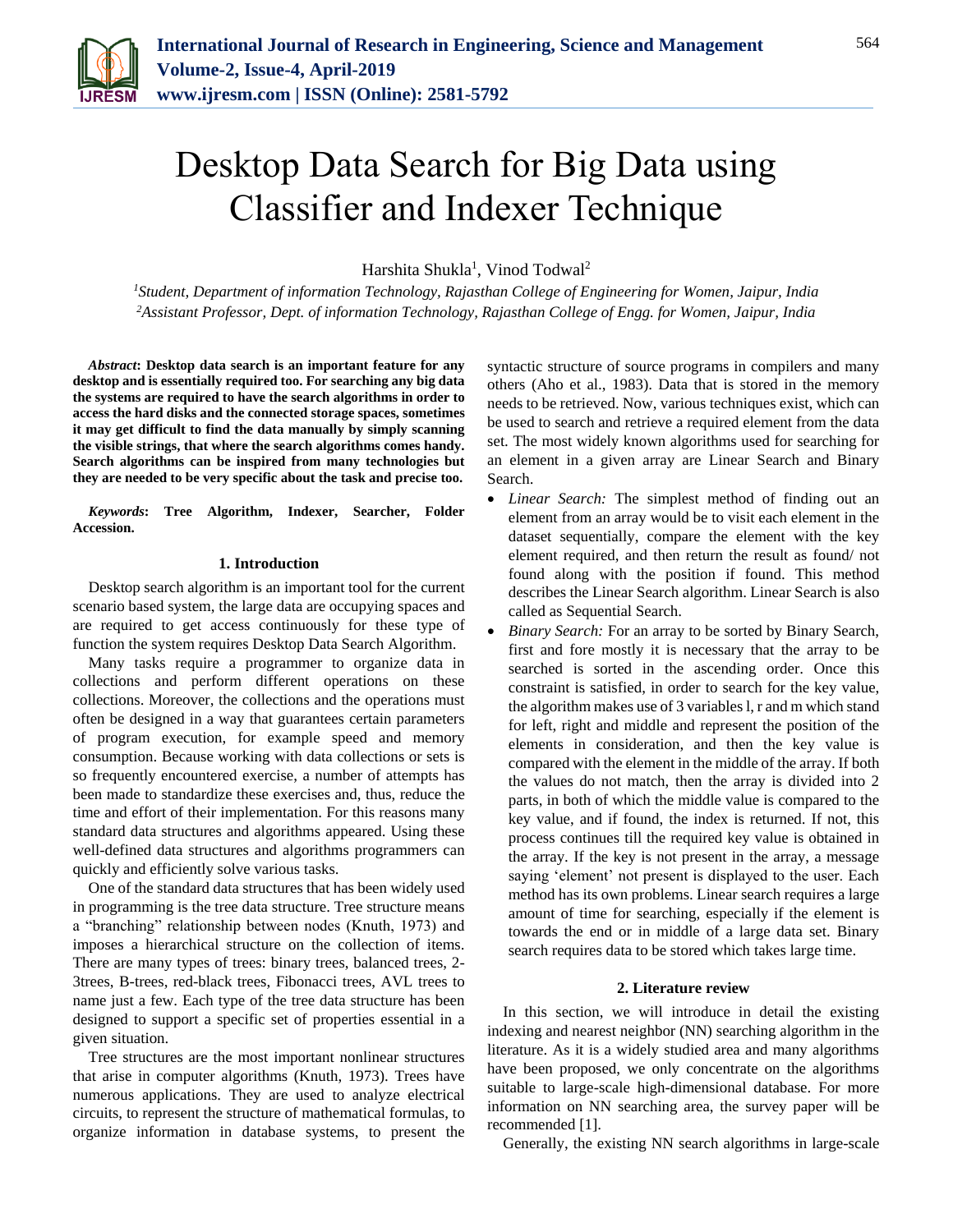

high-dimensional database can be classified into three categories based on the ways to index data: algorithms based on hierarchical partitioning trees, algorithms based on clustering methods and algorithms based on hash methods [2].

The most representative technique in hierarchical partitioning tree is perhaps the k-d tree. However, as mentioned above, the performance of k-d tree will rapidly decrease with the increase of the dimensions. To alleviate the decrease performance, researchers propose approximate nearest neighbor (ANN) search, and perform limited backtracking steps ordering by the distances between the query point and backtracking nodes. The backtracking process will be stopped if it satisfies a "error-bound" condition or a "time bound" condition [4].

To improve the performance of above k-d structure, Silpa-Anan and Hartley [6] present multiple randomized k-d trees. These randomized k-d trees are built in parallel by randomly selecting some top dimensions with highest variances as split hyperplanes. Compared to the traditional "error-bound" or" time bound" k-d tree, multiple randomized k-d trees will probably obtain higher performance in accuracy and efficiency. Muja and Lowe [2] examine the randomized k-d trees data structure and evaluate it with more exhaustive tests. Their implementation has been incorporated into OpenCV and is now considered as one of the state-of-art nearest neighbor matching algorithms.

Some other algorithms focus on how to find a more optimal split hyperplane or hypersphere rather than randomly selecting the split hyperplane, such as the principal component trees (PCA-trees) [10], the random projection trees (RP-trees) [11] and the improved PCA-trees [12]. They report that their optimal splitting methods will improve the overall performance compared to the classic k-d trees.

Actually, the more adaptive and optimal splitting way is the clustering on the data, which can further reduce the partitioning error. Thus, there are also many NN searching algorithms based on various clustering methods, such as Kmeans trees [13], vantage point trees (VP-trees) [14], cover trees [15], agglomerative clustering trees [6], etc.

Fukunaga and Narendra [16] present the hierarchical Kmeans tree that clusters data points into K disjoint groups by Kmeans algorithm, and then recursively performs the same operation on each group until the size of all the groups lower than a given threshold. In query process, a large number of neighbor clusters must be retrieved to maintain high performance as the tree only be traversed once without any backtracking. To alleviate it, Muja and Lowe [2] present to explore the k-means tree by a best-bin-first strategy, which is proved to be a more effective in improving the overall performance.

Performing NN search by product quantization (PQ) approach is another recent research focus. Jegou et al. propose constructing a quantizer of the high-dimensional space as a Cartesian product of lower dimensionality quantizers, called product quantization [17]. Points are represented by the short code composed of the quantization indices of its subparts. Owing to this representation, the query process can be efficiently performed by a look-up table technique. The PQ variants and its improvements include optimized product quantization [18], additive quantization [19], stacked quantization [20] and so on. However, these methods are always implemented in a single machine, which is not suitable to large-scale database.

To perform NN search in high-dimensional data, especially when the dimension is relatively high, a well-known choice is utilizing hash methods which can alleviate the "curse of dimensionality" problem. Among these hash methods, local sensitive hash (LSH) perhaps is the most frequently used [21]. LSH uses a large number of hash functions, which hash nearby points in the original metric space into same buckets with high probability. The query point will take the points located in buckets as NN neighbor candidates.

It is obvious that the LSH index is a kind of flat index. So, LSH must maintain a large number of hash functions to improve the matching performance including both the accuracy and recall rate. The multi-probe LSH approach [7] is proposed to reduce the LSH storage cost by querying the adjacent hash bucket. The amount of the hash functions is reduced by an order of magnitude. To further increase the performance of LSH, Bawa et al. proposed LSH forests which is better adaptive to data and has been successfully applied in text retrieval area [8].

In the case of distributed LSH, Panigrahy proposes Entropy LSH method [22] to significantly reduces the number of required hash tables. To maintain the overall performance, a large number of query offsets must be generated and hashed in the buckets to find new candidates. It will obviously increase the network cost and limit the application of Entropy LSH in the distributed environment. To overcome it, Bahmani et al. proposed a scalable layered LSH [23] that distributed the adjacent hash bucket to the same computing node. They prove that the layered LSH exponentially decreases the network cost, while maintaining a good load balance between different computing nodes. They also give an implementation of the layered LSH on Hadoop parallel framework.

## **3. Proposed work**

Define Database function calls a directory provided by the operating system and registers down the content of it. Content may contain files, folders and sometimes system files as well. The hierarchy can be complicated and may require multiple recursions for registering the content. By stating the keyword hierarchy, it is meant to be understood that a root folder will contain subdirectories and those subdirectories will definitely have separate content of files and folders.

In this algorithm the defined database function registers down every file and folder sequentially with their original locations and keeps updating the newly added files and folders. This maintains a record of the stored files and folders.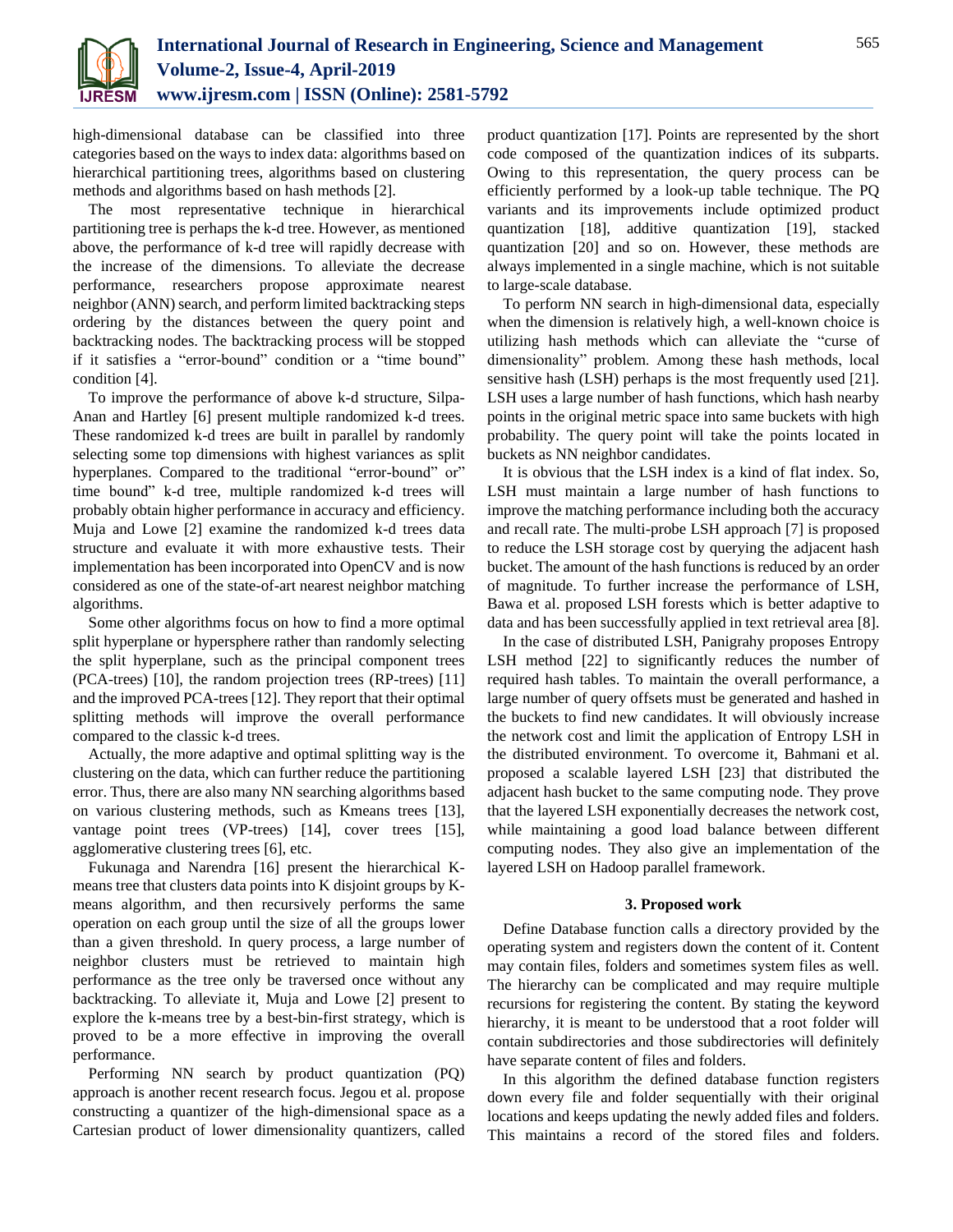

MATLAB uses "dir" function to update the list or the database generated by the defined database function. "dir" functions provides various information about the content of the current directory such name, folder name, date, size, directory status and the serial date number for the mathematical calculations. Validation function checks the user's integrity and only allows the users those are registered or who have the login credentials.

*Search algorithm:* The algorithm works over various connected files or scripts, and is basically of type Indexer algorithm where the data gets stored and then it is to fetched for searching. Benefits of defining database is it takes less time to search the data as access folder by folder and the sub folders and then looking up for the files will take extra amount of time and will return the data one by one which is a longer process, however the process followed by the proposed algorithm is entirely different from the other search algorithms implemented by the operating systems. Proposed algorithm works over the root to tip Tree algorithm where the searcher or the indexer moves from branch to branch to register down the content and then form the database in the same tree hierarchy. Tree algorithm save a lot of simulation time when implemented through the data register process as searching out the data out of the string is always going to be a swift operation in comparison to the accessing the folder.

## **4. Results**

The proposed algorithm has been tested over thousands of files and has produced results on time with respect to string length.

| Timing and String Length Comparison |               |               |        |
|-------------------------------------|---------------|---------------|--------|
| File Type                           | Number of     | String Length | Time   |
|                                     | Files/Folders | (Average)     |        |
| <b>Excel Files</b>                  | 450           | 12            | 0.0261 |
| Folders                             | 406           | 6.88          | 0.0234 |
| <b>Bmp</b> Files                    | 357           | 10.94         | 0.0234 |
| <b>JPG</b> Files                    | 191           | 10.87         | 0.0221 |
| Png Files                           | 499           | 10.90         | 0.0269 |
| Word docx Files                     | 176           | 11.64         | 0.0254 |

Table 1

The above presented table represents the timing and the string length comparison for different type of file search and folder search.



Fig. 1. Google search result time display

## **5. Conclusion**

The above presented work shows that the data searching in the desktop is tricky and complicated too, but with the help of database functionality and the use of tree search algorithm in the same can help in reducing the timing for the searching of data. The average timing results for searching data shown by the google and the yahoo search engines is around 0.43 seconds. Which can get reduced if the database intellectuality is introduced into the searching algorithms.

#### **References**

- [1] J. Wang, W. Liu, S. Kumar, S. F. Chang, learning to hash for indexing big data-a survey, Proceedings of the IEEE 104 (1) (2016) 34–57.
- [2] M. Muja, D. G. Lowe, Scalable nearest neighbor algorithms for high dimensional data, IEEE Transactions on Pattern Analysis and Machine Intelligence 36 (11) (2014) 2227–2240.
- [3] S. Arya, D. M. Mount, N. S. Netanyahu, R. Silverman, A. Y. Wu, An optimal algorithm for approximate nearest neighbor searching fixed dimensions, J. ACM 45 (6) (1998) 891–923.
- [4] C. Silpa-Anan, R. Hartley, Optimised kd-trees for fast image descriptor matching, in: 2008 IEEE Conference on Computer Vision and Pattern Recognition, 2008, pp. 1–8.
- [5] R. F. Sproull, Refinements to nearest-neighbor searching ink-dimensional trees, Algorithmica 6 (1) (1991) 579–589.
- [6] S. Dasgupta, Y. Freund, Random projection trees and low dimensional manifolds, in: Proceedings of the Fortieth Annual ACM Symposium on Theory of Computing, STOC '08, ACM, New York, NY, USA, 2008, pp. 537–546.
- [7] Y. Jia, J. Wang, G. Zeng, H. Zha, X. S. Hua, Optimizing kd-trees for scalable visual descriptor indexing, in: 2010 IEEE Computer Society Conference on Computer Vision and Pattern Recognition, 2010, pp. 3392–3399.
- [8] D. Nister, H. Stewenius, Scalable recognition with a vocabulary tree, in: 2006 IEEE Computer Society Conference on Computer Vision and Pattern Recognition (CVPR'06), Vol. 2, 2006, pp. 2161–2168.
- [9] P. N. Yianilos, Data structures and algorithms for nearest neighbor search in general metric spaces, in: Proceedings of the Fourth Annual ACM-SIAM Symposium on Discrete Algorithms, SODA '93, Society for Industrial and Applied Mathematics, Philadelphia, PA, USA, 1993, pp. 311–321.
- [10] A. Beygelzimer, S. Kakade, J. Langford, Cover trees for nearest neighbor, in: Proceedings of the 23rd International Conference on Machine Learning, ICML '06, ACM, New York, NY, USA, 2006, pp. 97–104.
- [11] K. Fukunaga, P. M. Narendra, A branch and bound algorithm for computing k-nearest neighbors, IEEE Transactions on Computers C24 (7) (1975) 750–753.
- [12] H. Jegou, M. Douze, C. Schmid, Product quantization for nearest neighbor search, IEEE Transactions on Pattern Analysis and Machine Intelligence 33 (1) (2011) 117–128.
- [13] T. Ge, K. He, Q. Ke, J. Sun, Optimized product quantization for approximate nearest neighbor search, in: 2013 IEEE Conference on Computer Vision and Pattern Recognition, 2013, pp. 2946–2953.
- [14] A. Babenko, V. Lempitsky, Additive quantization for extreme vector compression, in: 2014 IEEE Conference on Computer Vision and Pattern Recognition, 2014, pp. 931–938.
- [15] J. Martinez, H. H. Hoos, J. J. Little, Stacked quantizers for compositional vector compression, CoRR.
- [16] A. Andoni, P. Indyk, Near-optimal hashing algorithms for approximate nearest neighbor in high dimensions, Commun. ACM 51 (1) (2008) 117– 122.
- [17] Q. Lv, W. Josephson, Z. Wang, M. Charikar, K. Li, Multi-probe lsh: Efficient indexing for high-dimensional similarity search, in: Proceedings of the 33rd International Conference on Very Large Data Bases, VLDB '07, VLDB Endowment, 2007, pp. 950–961.
- [18] M. Bawa, T. Condie, P. Ganesan, Lsh forest: Self-tuning indexes for similarity search, in: Proceedings of the 14th International Conference on World Wide Web, WWW '05, ACM, New York, NY, USA, 2005, pp. 651–660.
- [19] R. Panigrahy, Entropy based nearest neighbor search in high dimensions, in: Proceedings of the Seventeenth Annual ACM-SIAM Symposium on